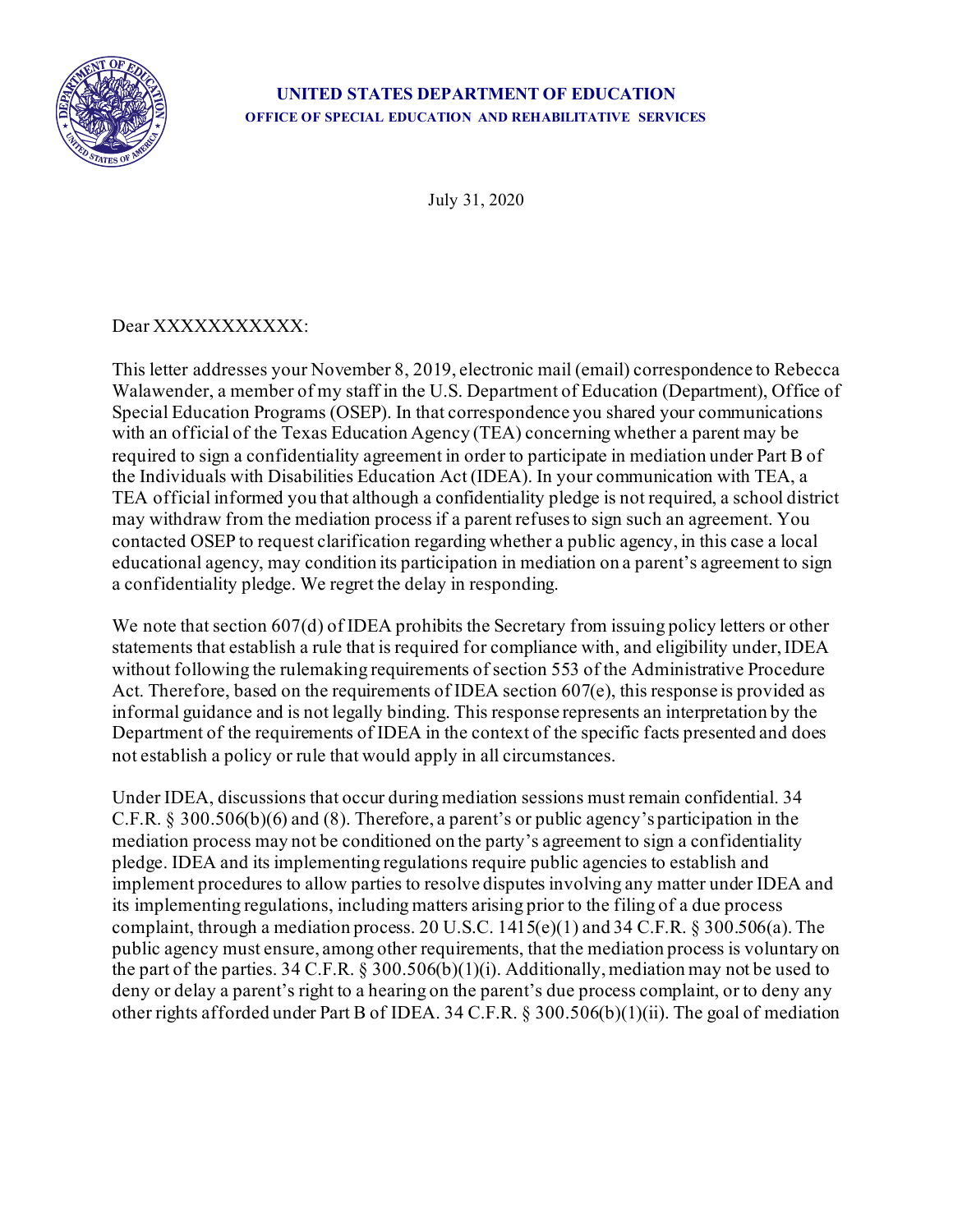is for the parties to resolve the dispute and execute a legally binding written agreement reflecting that resolution.

In its July 2013 "Questions and Answers on IDEA Part B Dispute Resolution Procedures" (available a[t https://sites.ed.gov/idea/idea-files/osep-memo-and-qa-on-dispute-resolution/](https://sites.ed.gov/idea/idea-files/osep-memo-and-qa-on-dispute-resolution/)), OSEP responded to an inquiry asking whether parties to the mediation process may be required to sign a confidentiality pledge or agreement. That question and answer, which is restated below, remains the Department's position:

**Question A-26**: May parties to the mediation process be required to sign a confidentiality pledge or agreement prior to, or as a precondition, to the commencement of the mediation process?

**Answer**: No. In the Notice of Proposed Rulemaking implementing the IDEA Amendments of 2004, the Department included a provision that would have required parties to a mediation to sign a confidentiality pledge, without regard to whether the mediation ultimately resolved the dispute. 70 FR 35870 (June 21, 2005). This proposed provision was based on Note 208 of Conf. Rpt. (Conference Report) No. 108-779, p. 216 (2004). [1](#page-1-0) However, the Department decided to remove this proposed provision when the final Part B regulations were published in 2006 based on the statutory requirement in section  $615(e)(2)(G)$  that discussions that occur during the mediation process must remain confidential and may not be used as evidence in any subsequent due process hearing or civil proceeding. 71 FR 46696 (August 14, 2006).

Additionally, if the parties resolve a dispute through the mediation process, as noted above, 34 C.F.R.  $\S 300.506(b)(6)(i)$  requires that the legally binding written agreement contain a statement that all discussions that occurred during the mediation process will remain confidential and may not be used as evidence in any subsequent due process hearing or civil proceeding. 34 C.F.R.  $\S 300.506(b)(6)(i)$ . This is so even if the parties do not enter into a mediation agreement. However, nothing in these regulations is intended to prevent States from allowing parties to sign a confidentiality pledge to ensure that discussions during the mediation process remain confidential, irrespective of whether the mediation results in a legally binding written agreement resolving the dispute. 71 FR 46696 (August 14, 2006).

The Department's position that States may not require parties to sign a confidentiality pledge is reinforced by the Department's decision in the 2006 final Part B regulations to remove a proposed regulation that would have required parties to sign a confidentiality pledge. 71 Fed. Reg. at 46696 (Aug. 14, 2006). In addition to the provision that must be included in a mediation agreement, 34 C.F.R. § 300.506(b)(8) also provides that discussions that occur during the mediation process must be confidential and may not be used as evidence in any subsequent due process hearing or civil proceeding of any Federal court or State court of a State receiving assistance under Part B of IDEA. Accordingly, the requirement that discussions that occur during mediation remain confidential is fully applicable regardless of whether the parties sign a separate confidentiality pledge or agreement prior to commencing the mediation process. We recognize

<span id="page-1-0"></span><sup>&</sup>lt;sup>1</sup> Conference Report refers to the joint explanatory statement of the Committee of Conference. This report accompanied HR 1350, the bill to reauthorize the IDEA in 2004.